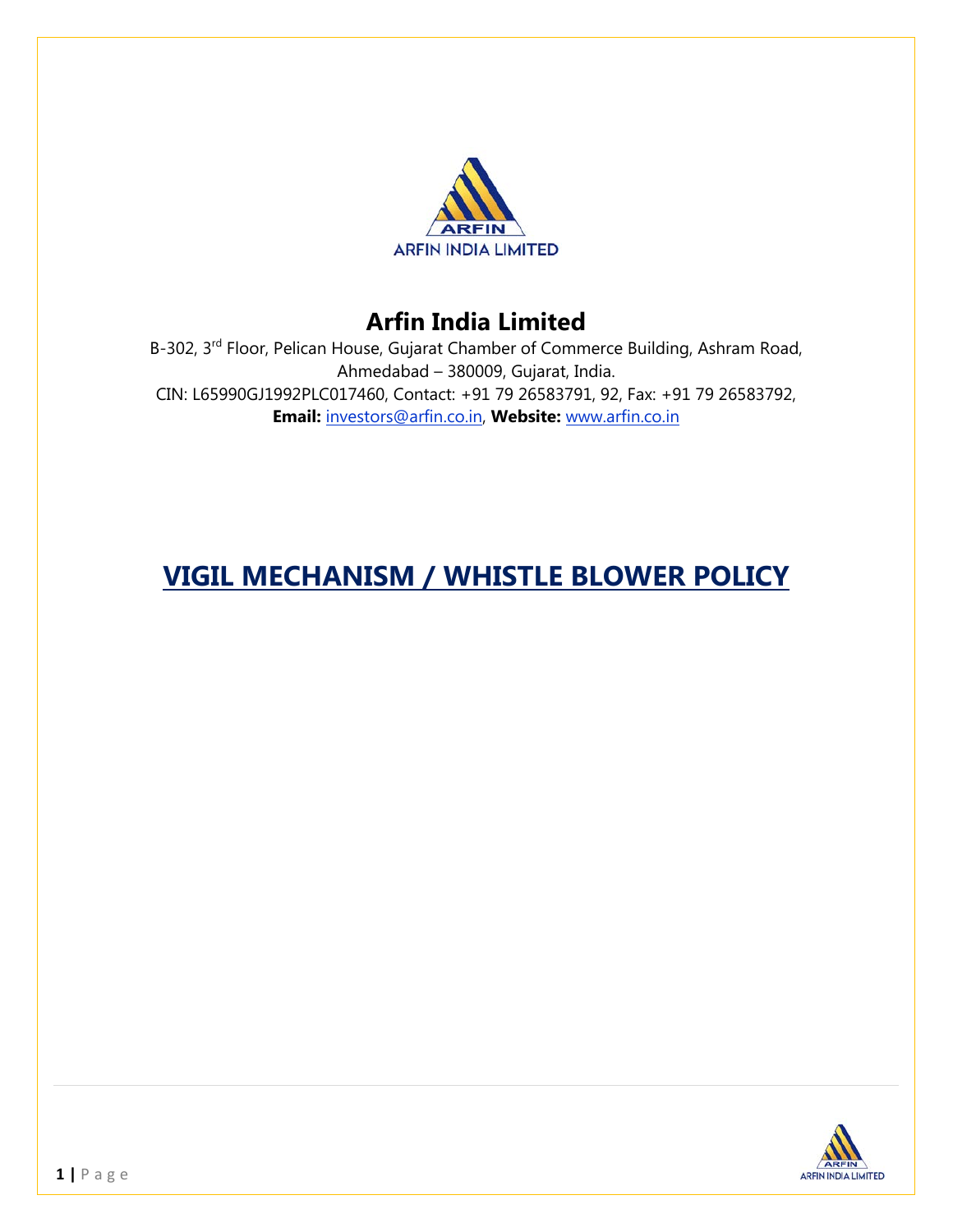#### **1. PREAMBLE**

Section 177 of the Companies Act, 2013 requires every listed company and such class or classes of companies, as may be prescribed to establish a vigil mechanism for the directors and employees to report genuine concerns in such manner as may be prescribed. Regulation 22 of the SEBI (Listing Obligations and Disclosure Requirements) Regulations, 2015 also requires formulation of Vigil Mechanism.

The Company has adopted a Code of Conduct for Directors and Senior Management Personnel ("the Code"), which lays down the principles and standards that should govern the actions of the Directors and Senior Management Personnel.

Any actual or potential violation of the Code, howsoever insignificant or perceived as such, is a matter of serious concern for the Company. Such a vigil mechanism shall provide for adequate safeguards against victimization of persons who use such mechanism and also make provision for direct access to the chairperson of the Audit Committee in appropriate or exceptional cases.

## **2. POLICY**

In compliance of the above requirements, Arfin India Limited, (ARFIN), being a Listed Company has established a Vigil (Whistle Blower) Mechanism and formulated a Policy in order to provide a framework for responsible and secure Whistle Blowing / Vigil Mechanism.

## **3. POLICY OBJECTIVES**

The Vigil (Whistle Blower) Mechanism aims to provide a channel to the Directors and Employees to report genuine concerns about unethical behavior, actual or suspected fraud or violation of the Codes of Conduct or policy.

The Company is committed to adhere to the highest standards of ethical, moral and legal conduct of business operations and in order to maintain these standards, the Company encourages its employees who have genuine concerns about suspected misconduct to come forward and express these concerns without fear of punishment or unfair treatment.

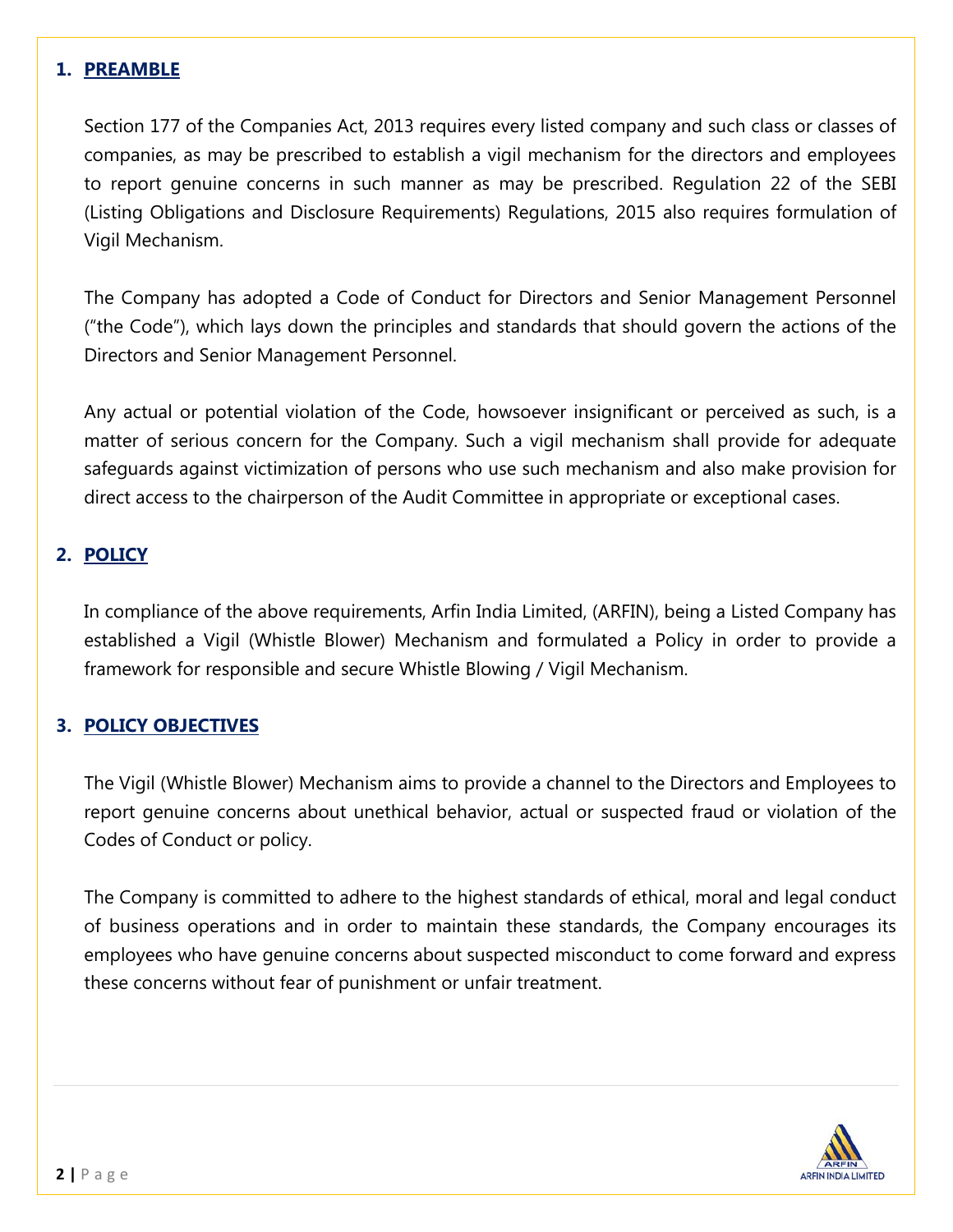The mechanism provides for adequate safeguards against victimization of Directors and employees to avail of the mechanism and also provide for direct access to the Chairman of the Audit Committee in exceptional cases.

This neither releases employees from their duty of confidentiality in the course of their work nor can it be used as a route for raising malicious or unfounded allegations about a personal situation.

## **4. DEFINITIONS**

- **4.1 "Protected Disclosure"** means a written communication of a concern made in good faith, which discloses or demonstrates information that may evidence an unethical or improper activity under the title "SCOPE OF THE POLICY" with respect to the Company. It should be factual and not speculative and should contain as much specific information as possible to allow for proper assessment of the nature and extent of the concern.
- **4.2 "Subject"** means a person or group of persons against or in relation to whom a Protected Disclosure is made or evidence gathered during the course of an investigation.
- **4.3 "Vigilance Officer"** for the purpose of this policy shall be Company Secretary of the Company as appointed from time to time, to receive protected disclosures from whistle blowers, maintaining records thereof, placing the same before the Audit Committee for its disposal and informing the Whistle Blower the result thereof.
- **4.4 "Whistle Blower"** is a Director or Employee who makes a Protected Disclosure under this Policy and also referred in this policy as complainant.

#### **5. SCOPE**

The Policy is an extension of the Code of Conduct for Directors & Senior Management Personnel and covers disclosure of any unethical and improper or malpractices and events which have taken place / suspected to take place involving:

- 1. Breach of the Company's Code of Conduct
- 2. Breach of Business Integrity and Ethics
- 3. Breach of terms and conditions of employment and rules thereof
- 4. Intentional Financial irregularities, including fraud, or suspected fraud
- 5. Deliberate violation of laws / regulations

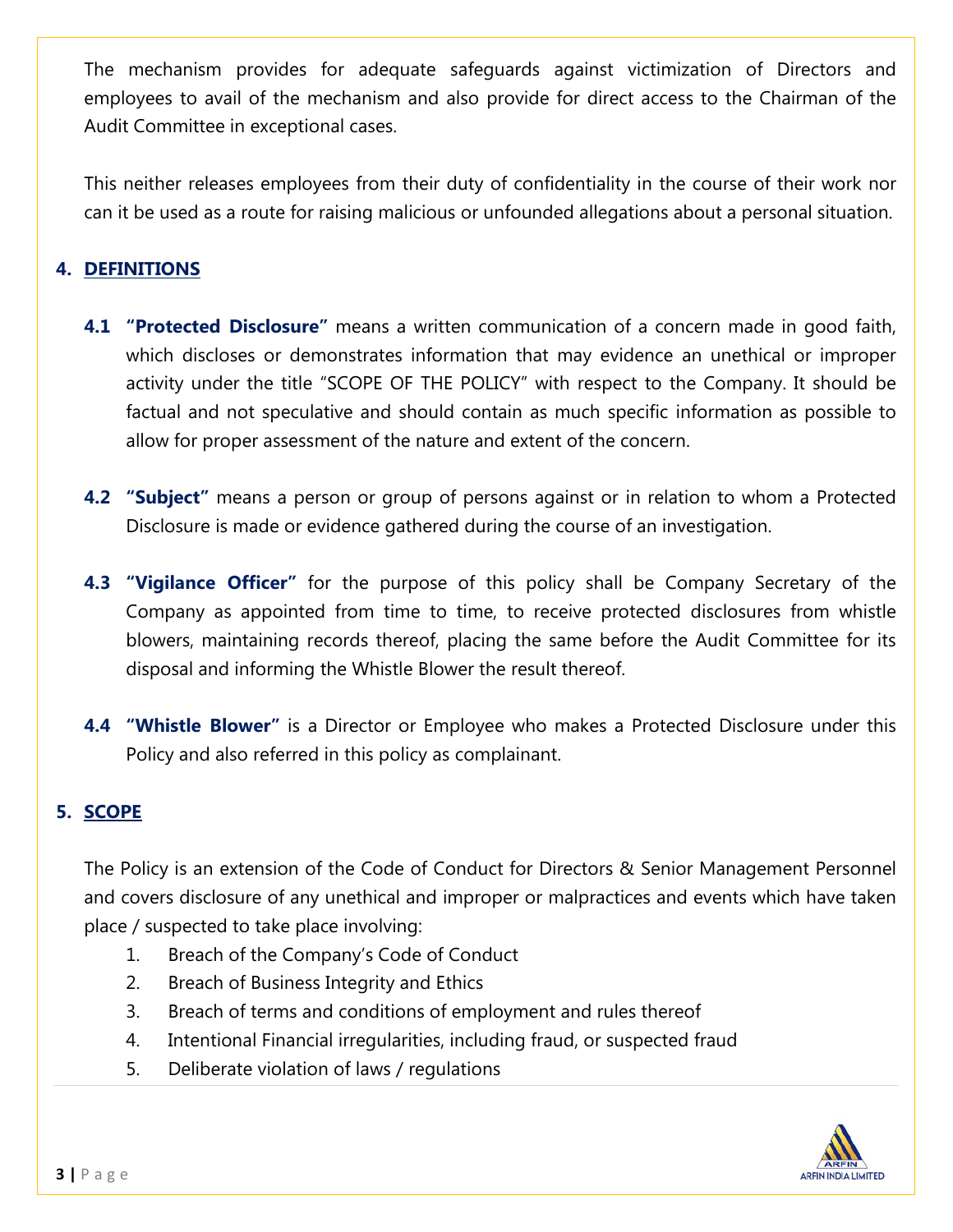- 6. Gross or Willful Negligence causing substantial and specific danger to health, safety and environment
- 7. Manipulation of company data / records
- 8. Pilferation of confidential / propriety information
- 9. Gross Wastage / misappropriation of Company funds / assets

## **6. ELIGIBILITY**

All Directors and Employees of the Company are eligible to make Protected Disclosures under the Policy in relation to matters concerning the Company.

## **7. PROCEDURE**

All Protected Disclosures should be reported in writing by the complainant as soon as possible, not later than 30 days after the Whistle Blower becomes aware of the same and should either be typed or written in a legible handwriting in English.

The Protected Disclosure should be submitted under a covering letter signed by the complainant in a closed and secured envelope and should be super scribed as "Protected Disclosure under the Whistle Blower Policy" or sent through email with the subject "Protected disclosure under the Whistle Blower policy". If the complaint is not super scribed and closed as mentioned above, the protected disclosure will be dealt with as if a normal disclosure.

All Protected Disclosures should be addressed to the Vigilance Officer of the Company or to the Chairman of the Audit Committee in exceptional cases.

The contact details of the Vigilance Officer are as under:-

Address for Communication- Company Secretary & Compliance Officer\*,

## **Arfin India Limited**,

B-302, 3rd Floor, Pelican House, Gujarat Chamber of Commerce Building, Ashram Road, Ahmedabad – 380009, Gujarat, India. Tel: +91 79 26583791, 92, Fax: +91 79 26583792, Email: [investors@arfin.co.in,](mailto:investors@arfin.co.in) [cs@arfin.co.in](mailto:cs@arfin.co.in)

\*Note: As appointed from time to time

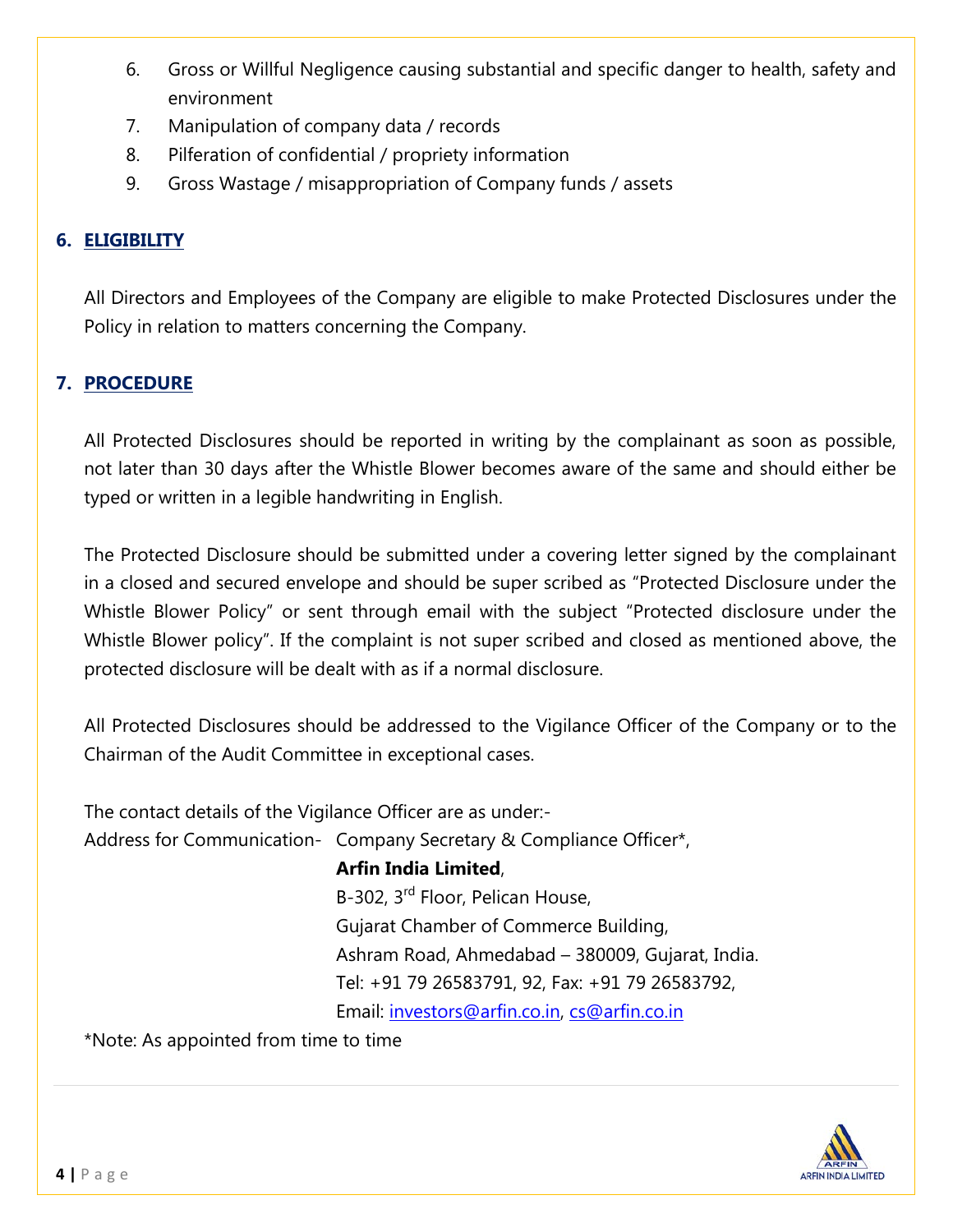In order to protect the identity of the complainant, the Vigilance Officer will not issue any acknowledgement to the complainants and they are advised neither to write their name / address on the envelope nor enter into any further correspondence with the Vigilance Officer.

Anonymous / Pseudonymous disclosure shall not be entertained by the Vigilance Officer.

On receipt of the protected disclosure the Vigilance Officer shall detach the covering letter bearing the identity of the Whistle Blower and process only the Protected Disclosure.

## **8. INVESTIGATION**

All Protected Disclosures under this policy will be recorded and thoroughly investigated. The Vigilance Officer will carry out an investigation either himself / herself or by involving any other Officer of the Company before referring the matter to the Audit Committee of the Company.

The Audit Committee, if deems fit, may call for further information or particulars from the complainant and at its discretion, consider involving any other / additional Officer of the Company and / or Committee and / or an outside agency for the purpose of investigation.

The investigation by itself would not tantamount to an accusation and is to be treated as a neutral fact finding process.

The investigation shall be completed normally within 90 days of the receipt of the protected disclosure and is extendable by such period as the Audit Committee deems fit.

Any member of the Audit Committee or other officer having any conflict of interest with the matter shall disclose his / her concern / interest forthwith and shall not deal with the matter.

## **9. DECISION AND REPORTING**

If an investigation leads to a conclusion that an improper or unethical act has been committed, the Chairman of the Audit Committee shall recommend to the Board of Directors of the Company to take such disciplinary or corrective action as it may deem fit.

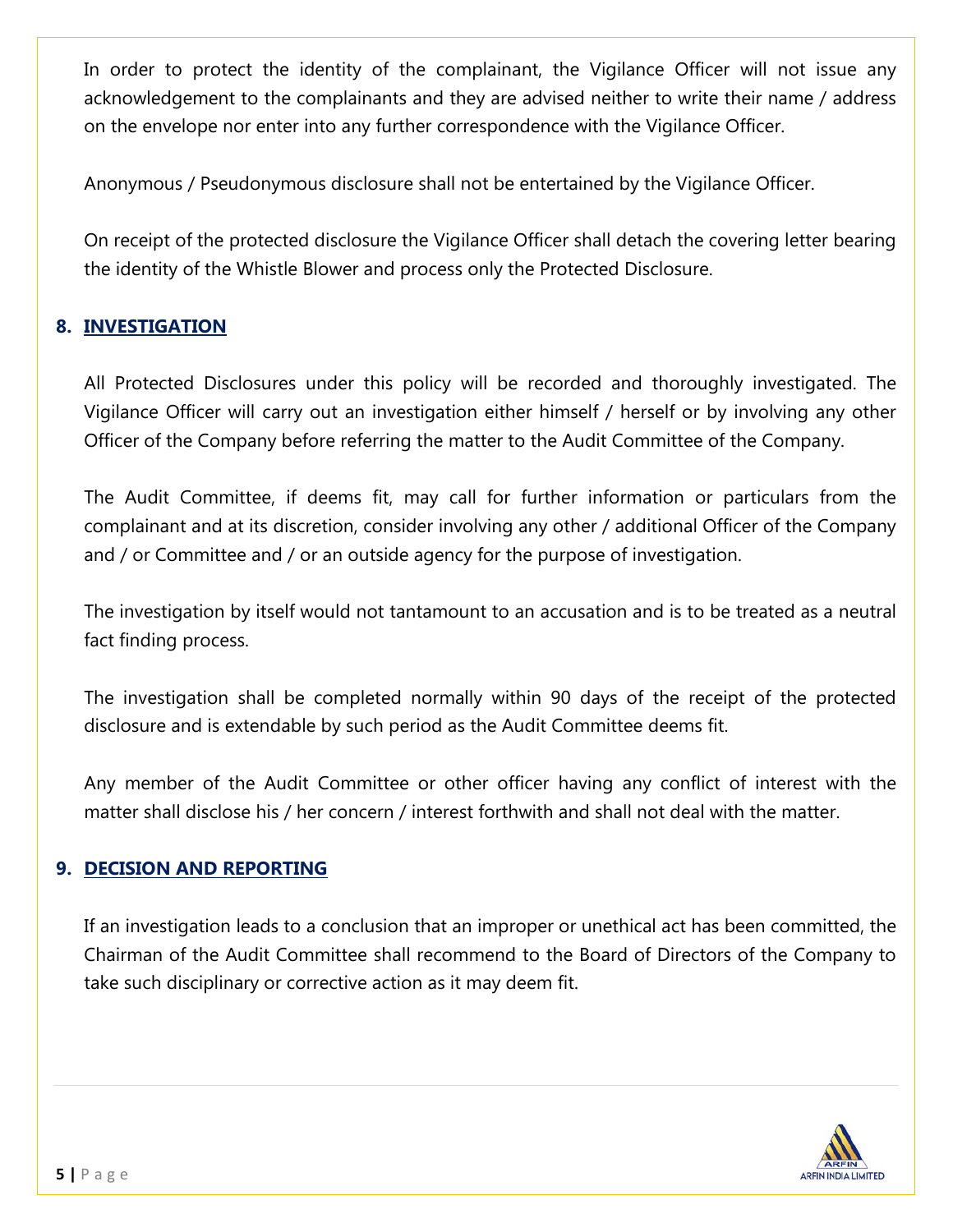Any disciplinary or corrective action initiated against the Subject as a result of the findings of an investigation pursuant to this Policy shall adhere to the applicable personnel or staff conduct and disciplinary procedures.

A quarterly report with number of complaints received under the Policy and their outcome shall be placed before the Audit Committee and the Board.

A complainant who makes false allegations of unethical & improper practices or about alleged wrongful conduct of the Subject to the Vigilance Officer or the Audit Committee shall be subject to appropriate disciplinary action in accordance with the rules, procedures and policies of the Company.

## **10.CONFIDENTIALITY**

The complainant, Vigilance Officer, Members of Audit Committee, the Subject and everybody involved in the process shall, maintain confidentiality of all matters under this Policy, discuss only to the extent or with those persons as required under this policy for completing the process of investigations and keep the papers in safe custody.

#### **11.PROTECTION**

No unfair treatment will be meted out to a Whistle Blower by virtue of his / her having reported a Protected Disclosure under this policy. Adequate safeguards against victimization of complainants shall be provided. The Company will take steps to minimize difficulties, which the Whistle Blower may experience as a result of making the Protected Disclosure.

The identity of the Whistle Blower shall be kept confidential to the extent possible and permitted under law. Any other employee assisting in the said investigation shall also be protected to the same extent as the Whistle Blower.

#### **12.DISQUALIFICATIONS**

While it will be ensured that genuine Whistle Blowers are accorded complete protection from any kind of unfair treatment as herein set out, any abuse of this protection will warrant disciplinary action.